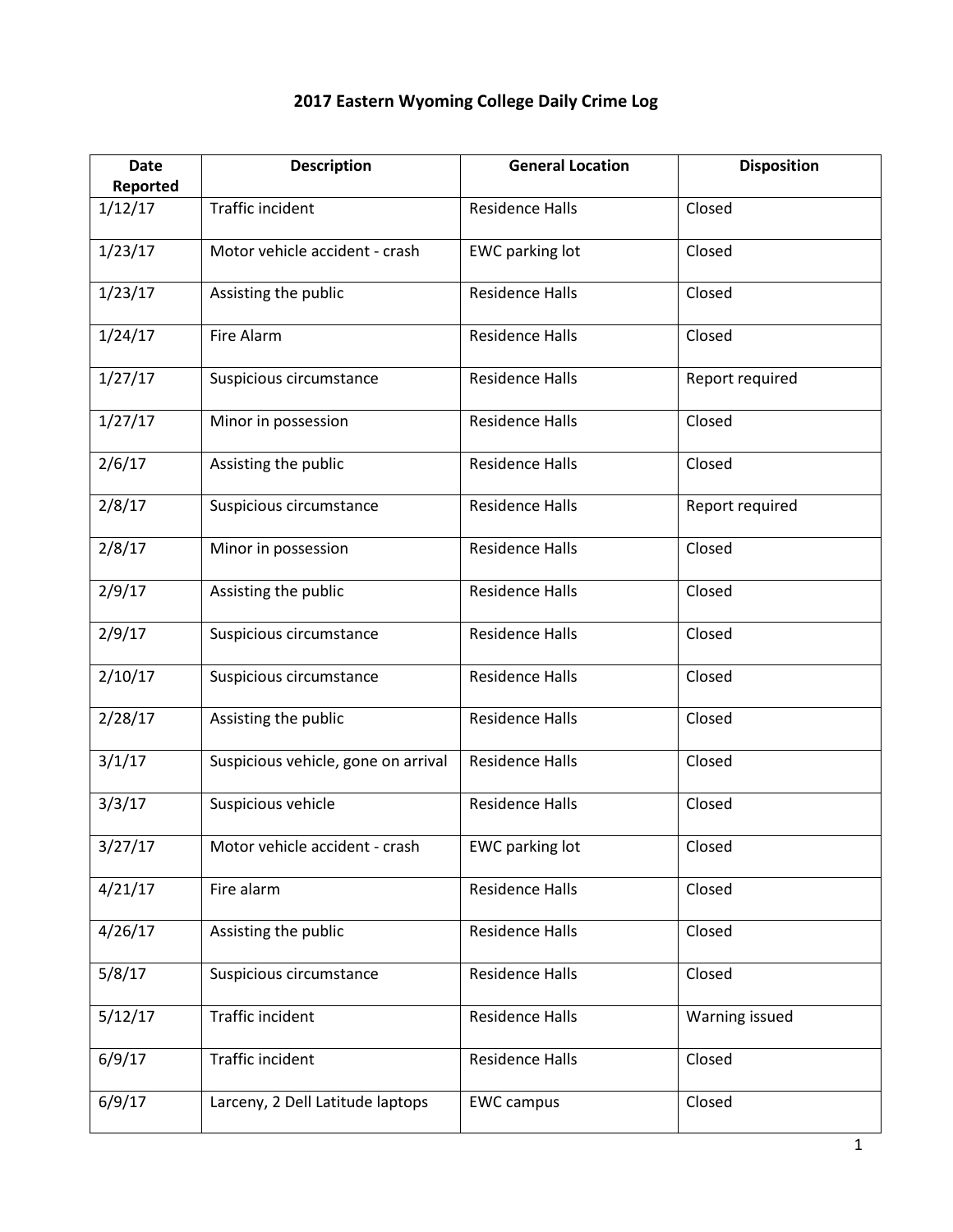| 6/29/17 | Assisting the public                                       | <b>Residence Halls</b> | Closed          |
|---------|------------------------------------------------------------|------------------------|-----------------|
| 7/7/17  | Traffic incident                                           | <b>Residence Halls</b> | Warning issued  |
| 7/18/17 | Suspicious person                                          | <b>Residence Halls</b> | Closed          |
| 8/15/17 | Suspicious circumstance                                    | <b>Residence Halls</b> | Closed          |
| 8/21/17 | Traffic incident                                           | <b>Residence Halls</b> | Warning issued  |
| 8/23/17 | Traffic incident                                           | <b>Residence Halls</b> | Citation issued |
| 8/25/17 | Assisting the public                                       | <b>EWC</b> campus      | Closed          |
| 8/26/17 | Assisting the public                                       | <b>EWC</b> campus      | Closed          |
| 8/27/17 | Assisting the public                                       | <b>Residence Halls</b> | Closed          |
| 8/29/17 | Motor vehicle accident                                     | <b>EWC</b> campus      | Report required |
| 8/29/17 | Motor vehicle accident - crash, hit<br>and run garage door | <b>EWC campus</b>      | Closed          |
| 8/30/17 | Suspicious circumstance                                    | <b>Residence Halls</b> | Closed          |
| 8/31/17 | Assisting the public                                       | <b>Residence Halls</b> | Closed          |
| 9/1/17  | Parking                                                    | <b>EWC</b> campus      | Warning issued  |
| 9/1/17  | Parking                                                    | <b>EWC</b> campus      | Closed          |
| 9/1/17  | Parking                                                    | <b>EWC campus</b>      | Closed          |
| 9/3/17  | AOA                                                        | <b>EWC campus</b>      | Closed          |
| 9/3/17  | Suspicious vehicle                                         | <b>Residence Halls</b> | Report required |
| 9/3/17  | Possession of marijuana                                    | <b>Residence Halls</b> | Closed          |
| 9/5/17  | <b>Traffic offense</b>                                     | <b>EWC campus</b>      | Closed          |
| 9/6/17  | Assisting the public                                       | <b>EWC campus</b>      | Closed          |
| 9/7/17  | Assisting the public                                       | <b>EWC campus</b>      | Closed          |
| 9/7/17  | Assisting the public                                       | <b>EWC campus</b>      | Closed          |
| 9/8/17  | Assisting the public                                       | <b>EWC campus</b>      | Closed          |
|         |                                                            |                        |                 |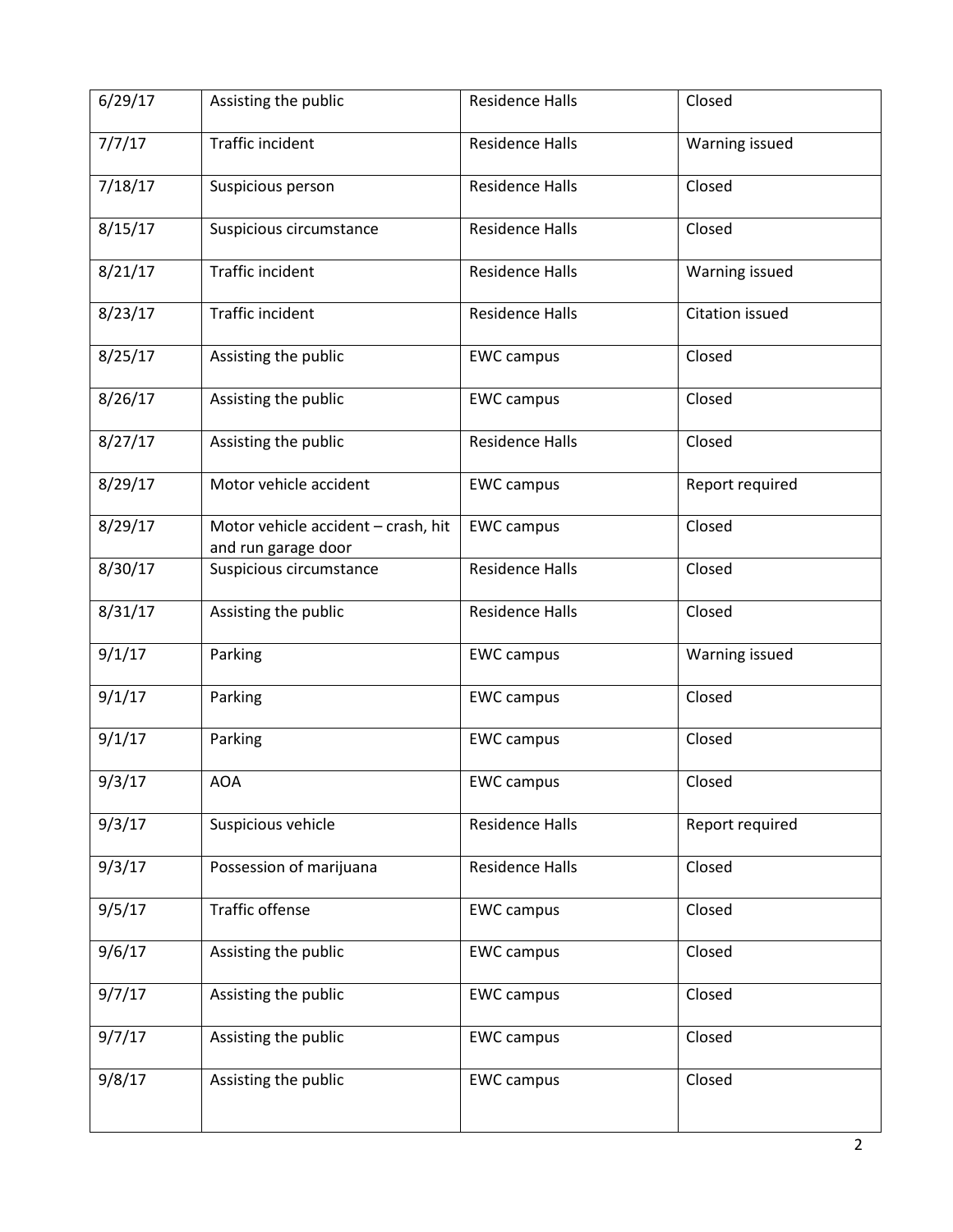| 9/10/17              | Suspicious circumstance | <b>Residence Halls</b> | Closed          |
|----------------------|-------------------------|------------------------|-----------------|
| 9/10/17              | Fire Alarm              | <b>Residence Halls</b> | Closed          |
| 9/10/17              | Fire Alarm              | <b>Residence Halls</b> | Closed          |
| 9/11/17              | Assisting the public    | <b>EWC campus</b>      | Closed          |
| 9/12/17              | Suspicious circumstance | <b>EWC campus</b>      | Closed          |
| 9/12/17              | Suspicious person       | <b>EWC campus</b>      | Closed          |
| $\overline{9}/12/17$ | Assisting the public    | <b>EWC campus</b>      | Closed          |
| 9/12/17              | Assisting the public    | <b>EWC campus</b>      | Closed          |
| 9/12/17              | Assisting the public    | <b>EWC campus</b>      | Closed          |
| 9/13/17              | <b>Traffic offense</b>  | <b>EWC campus</b>      | Warning issued  |
| 9/14/17              | Assisting the public    | <b>Residence Halls</b> | Closed          |
| 9/15/17              | Contact                 | <b>EWC campus</b>      | Closed          |
| 9/16/17              | Assisting the public    | <b>Residence Halls</b> | Closed          |
| 9/18/17              | Assisting the public    | <b>EWC campus</b>      | Closed          |
| 9/18/17              | Assisting the public    | <b>EWC campus</b>      | Closed          |
| 9/19/17              | Assisting the public    | <b>EWC campus</b>      | Closed          |
| 9/19/17              | Assisting the public    | <b>EWC campus</b>      | Closed          |
| 9/19/17              | Parking incident        | <b>EWC campus</b>      | Closed          |
| 9/19/17              | Parking incident        | <b>EWC campus</b>      | Closed          |
| 9/19/17              | Parking incident        | <b>EWC campus</b>      | Closed          |
| 9/20/17              | Parking incident        | <b>EWC</b> campus      | Warning issued  |
| 9/20/17              | Traffic incident        | <b>EWC campus</b>      | Citation issued |
| 9/21/17              | Assisting the public    | <b>Residence Halls</b> | Closed          |
| 9/22/17              | Information             | <b>EWC campus</b>      | Closed          |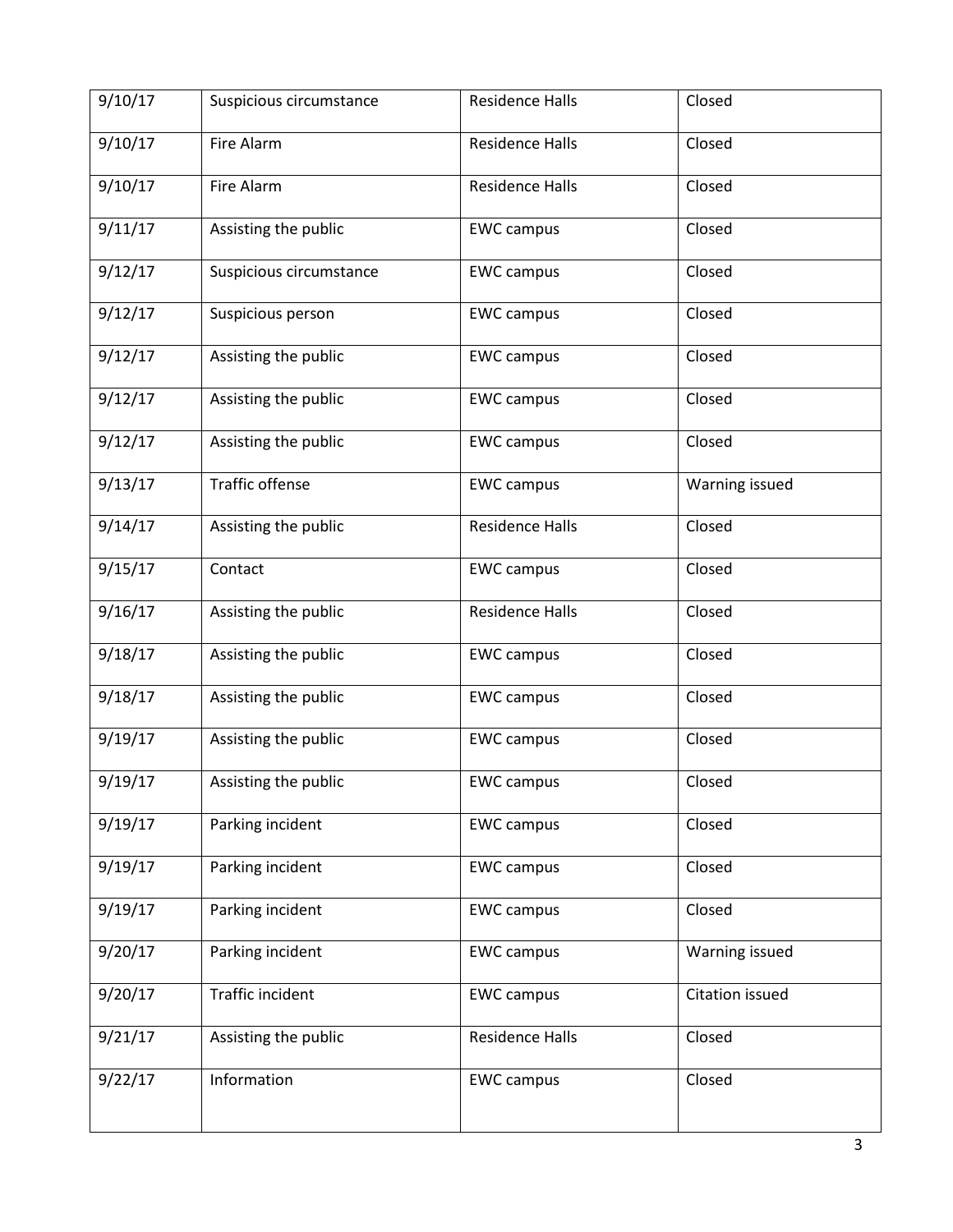| 9/25/17  | Assisting the public         | <b>Residence Halls</b> | Closed          |
|----------|------------------------------|------------------------|-----------------|
| 9/26/17  | Assisting the public         | <b>EWC campus</b>      | Closed          |
| 9/27/17  | Assisting the public         | <b>EWC campus</b>      | Closed          |
| 9/27/17  | Suspicious circumstance      | <b>Residence Halls</b> | Report required |
| 9/27/17  | Minor having consumed        | <b>Residence Halls</b> | Closed          |
| 9/28/17  | Assisting the public         | <b>Residence Halls</b> | Closed          |
| 9/28/17  | Assisting the public         | <b>EWC campus</b>      | Closed          |
| 9/28/17  | Contact                      | <b>EWC campus</b>      | Closed          |
| 9/29/17  | Assisting the public         | <b>Residence Halls</b> | Closed          |
| 10/4/17  | <b>Burglary</b>              | <b>EWC campus</b>      | Report required |
| 10/4/17  | Suspicious circumstance      | <b>EWC campus</b>      | Closed          |
| 10/4/17  | Burglary, vandalism, larceny | <b>EWC campus</b>      | Closed          |
| 10/5/17  | Traffic incident             | <b>EWC campus</b>      | Warning issued  |
| 10/5/17  | Assisting the public         | <b>EWC campus</b>      | Closed          |
| 10/5/17  | Suspicious circumstance      | <b>Residence Halls</b> | Closed          |
| 10/5/17  | Contact                      | <b>Residence Halls</b> | Closed          |
| 10/6/17  | Contact                      | <b>EWC campus</b>      | Closed          |
| 10/9/17  | Suspicious circumstance      | <b>EWC campus</b>      | Closed          |
| 10/9/17  | Parking incident             | <b>EWC campus</b>      | Closed          |
| 10/10/17 | Assisting the public         | <b>EWC campus</b>      | Closed          |
| 10/11/17 | Assisting the public         | <b>EWC campus</b>      | Closed          |
| 10/11/17 | Traffic incident             | <b>EWC campus</b>      | Closed          |
| 10/12/17 | Assisting the public         | <b>EWC campus</b>      | Closed          |
| 10/14/17 | Contact                      | Residence Halls        | Closed          |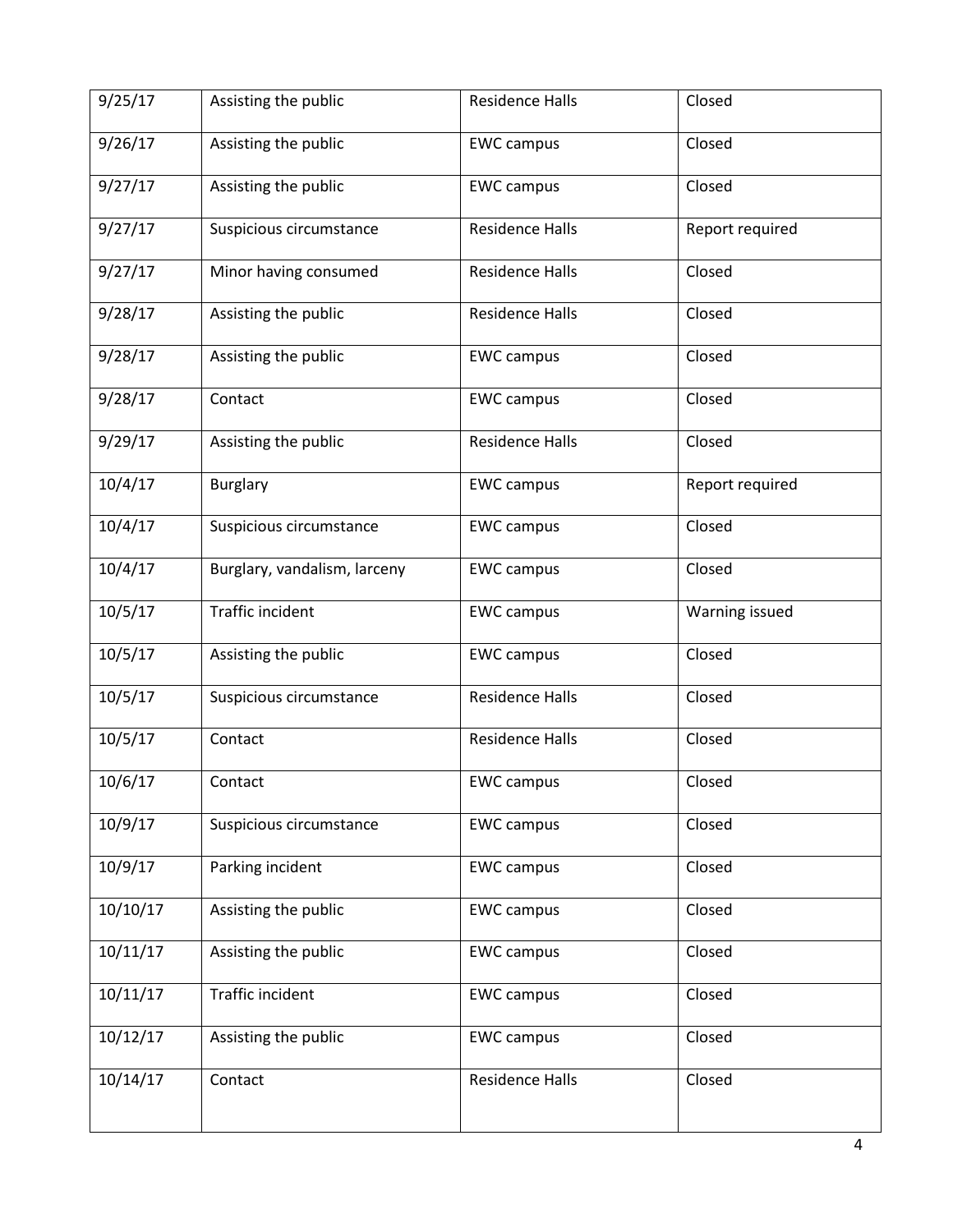| 10/15/17 | Suspicious circumstance  | <b>EWC campus</b>      | Closed          |
|----------|--------------------------|------------------------|-----------------|
| 10/16/17 | Traffic incident         | <b>EWC</b> campus      | Closed          |
| 10/16/17 | Assisting the public     | <b>EWC campus</b>      | Closed          |
| 10/16/17 | Contact                  | <b>EWC campus</b>      | Closed          |
| 10/18/17 | Suspicious circumstance  | <b>Residence Halls</b> | Report required |
| 10/18/17 | Motor vehicle crash      | <b>Residence Halls</b> | Closed          |
| 10/20/17 | Contact                  | <b>EWC campus</b>      | Closed          |
| 10/25/17 | Traffic incident         | <b>EWC campus</b>      | Closed          |
| 10/26/17 | Traffic incident         | <b>EWC campus</b>      | Warning issued  |
| 10/27/17 | VIN check                | <b>Residence Halls</b> | Closed          |
| 10/28/17 | Contact                  | <b>EWC campus</b>      | Closed          |
| 10/30/17 | Fire Alarm               | <b>EWC campus</b>      | Closed          |
| 10/30/17 | Fire Alarm               | <b>EWC campus</b>      | Closed          |
| 10/30/17 | Assisting the public     | <b>EWC campus</b>      | Closed          |
| 10/31/17 | Vandalism                | <b>Residence Halls</b> | Report required |
| 10/31/17 | Warrant                  | <b>Residence Halls</b> | Report required |
| 10/31/17 | Suspicious circumstance  | Residence Halls        | Report required |
| 10/31/17 | Larceny - computer       | <b>Residence Halls</b> | Closed          |
| 10/31/17 | Theft from motor vehicle | <b>Residence Halls</b> | Closed          |
| 11/1/17  | Assisting the public     | <b>EWC campus</b>      | Closed          |
| 11/1/17  | Parking incident         | <b>EWC campus</b>      | Closed          |
| 11/1/17  | Warrant                  | <b>Residence Halls</b> | Report required |
| 11/1/17  | Warrant                  | <b>Residence Halls</b> | Closed          |
| 11/2/17  | Assisting the public     | <b>EWC campus</b>      | Closed          |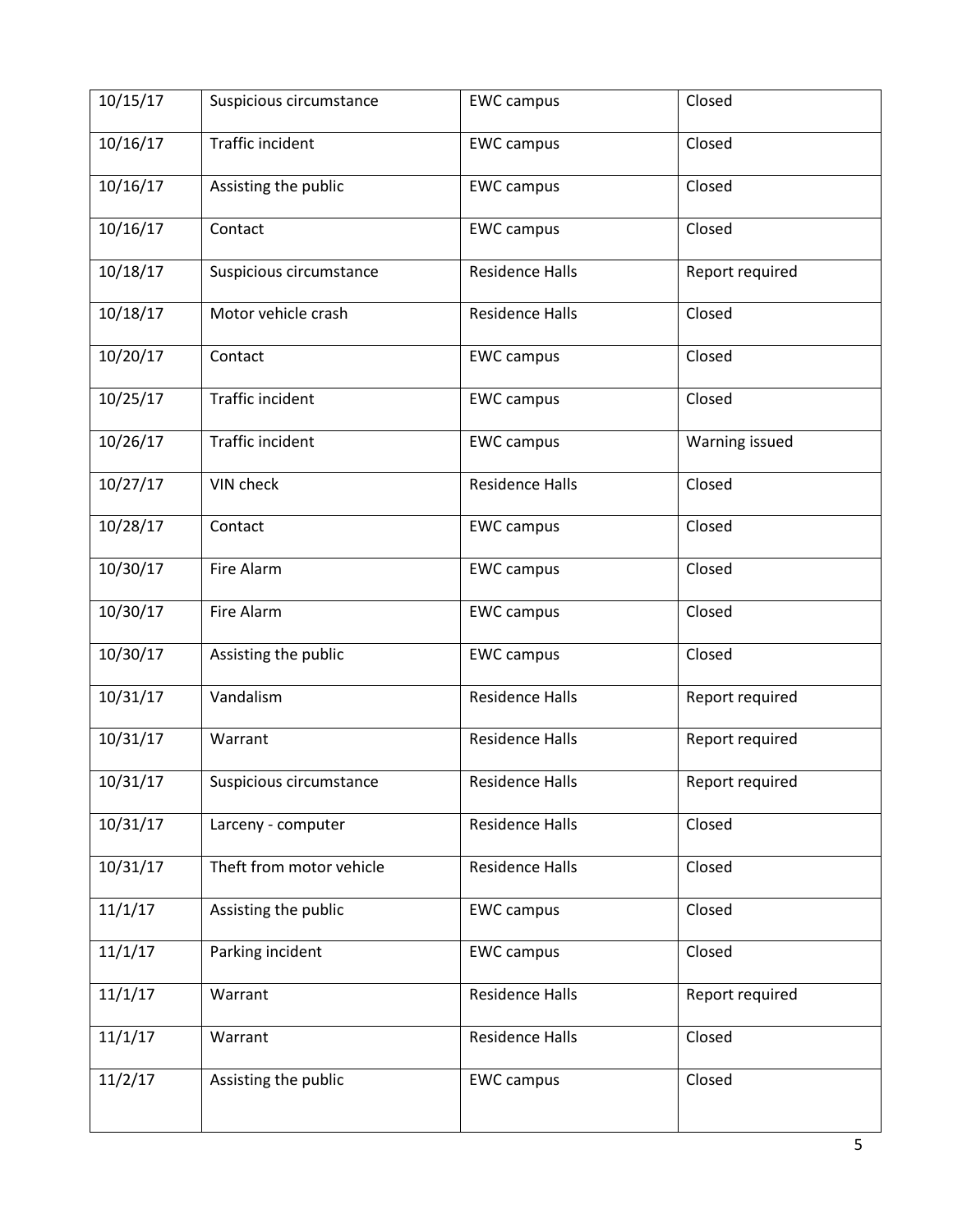| 11/6/17  | Parking incident                       | <b>Residence Halls</b> | Closed          |
|----------|----------------------------------------|------------------------|-----------------|
| 11/8/17  | Traffic incident                       | <b>EWC campus</b>      | Warning issued  |
| 11/8/17  | Parking incident                       | <b>EWC campus</b>      | Warning issued  |
| 11/10/17 | Suspicious circumstance                | <b>Residence Halls</b> | Closed          |
| 11/10/17 | Suspicious circumstance                | <b>Residence Halls</b> | Report required |
| 11/10/17 | Vandalism - dorm room window           | <b>Residence Halls</b> | Closed          |
| 11/10/17 | Drug possession                        | <b>Residence Halls</b> | Closed          |
| 11/11/17 | Animal                                 | <b>EWC campus</b>      | Closed          |
| 11/12/17 | Suspicious person                      | <b>EWC campus</b>      | Closed          |
| 11/13/17 | Assisting the public                   | <b>Residence Halls</b> | Closed          |
| 11/14/17 | Animal                                 | <b>EWC campus</b>      | Report required |
| 11/14/17 | Assisting the public                   | <b>EWC campus</b>      | Closed          |
| 11/14/17 | Animal - dog bit instructor            | <b>EWC campus</b>      | Closed          |
| 11/16/17 | Assisting the public                   | <b>EWC campus</b>      | Closed          |
| 11/16/17 | Animal impounded                       | <b>Residence Halls</b> | Closed          |
| 11/19/17 | Traffic incident                       | <b>Residence Halls</b> | Warning issued  |
| 11/20/17 | Suspicious person - gone on<br>arrival | <b>EWC campus</b>      | Closed          |
| 11/21/17 | Animal                                 | <b>EWC</b> campus      | Closed          |
| 11/25/17 | Traffic incident                       | <b>EWC campus</b>      | Warning issued  |
| 11/27/17 | Suspicious vehicle                     | Residence Halls        | Closed          |
| 11/28/17 | Traffic incident                       | <b>EWC campus</b>      | Warning issued  |
| 11/28/17 | Fire Alarm                             | <b>EWC campus</b>      | Closed          |
| 11/29/17 | Parking incident                       | <b>EWC campus</b>      | Warning issued  |
| 11/29/17 | Fountain                               | <b>EWC campus</b>      | Closed          |